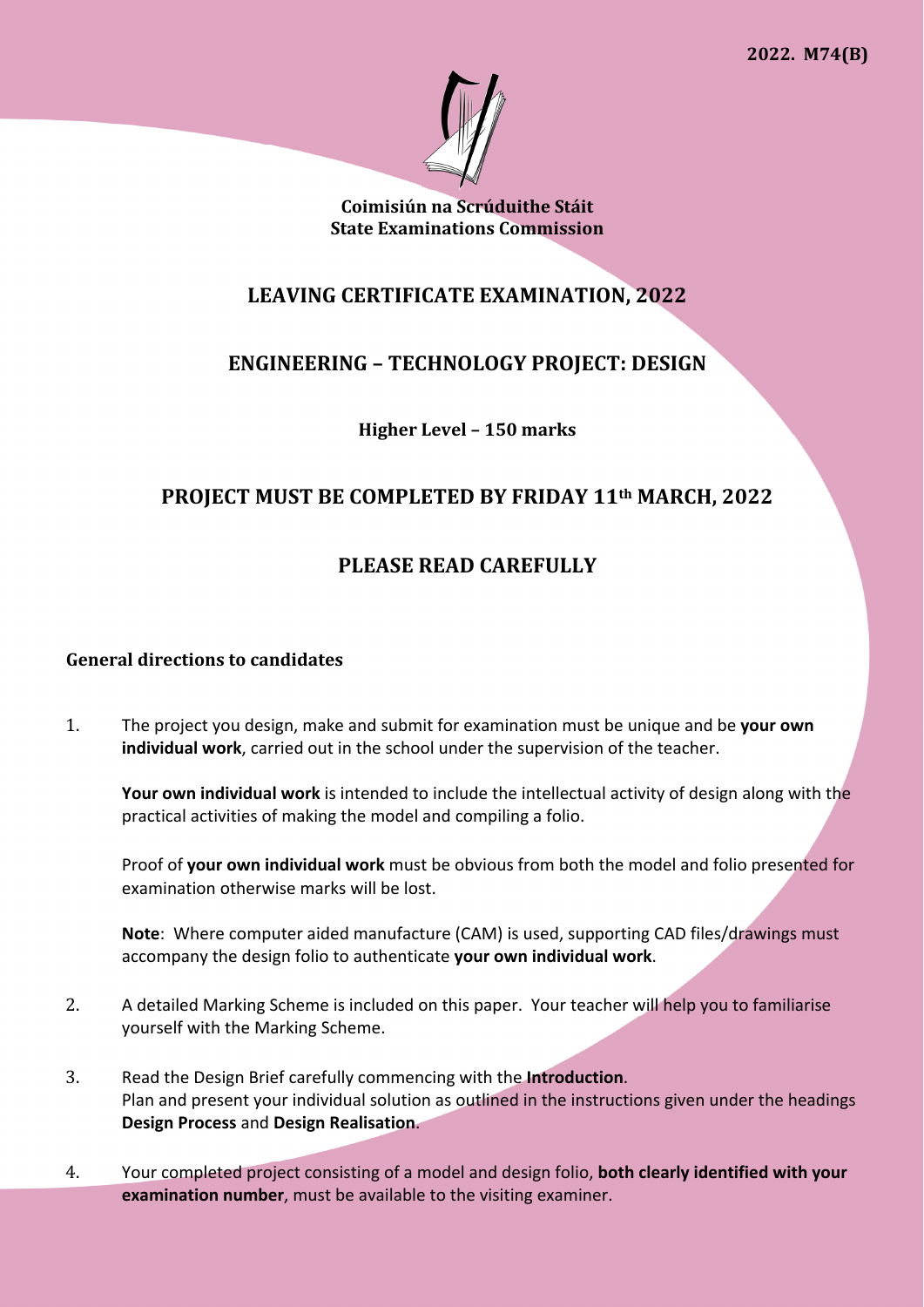# **Design Brief**

## **1. Introduction**

Formula One (F1) is the pinnacle of, uniquely regulated, single-seater car racing. The design of F1 cars has extended the limits of engineering manufacturing with the use of carbon fibre construction technology for the monocoque, the introduction of the V6 Turbo-Hybrid power unit, and a kinetic energy recovery system (KERS). The power unit has proven to be more thermally efficient, quieter and produces less CO2 emissions while producing faster speeds. Crucial to the performance envelope of F1 cars is the aerodynamic design of the wings, bodywork, diffusers and bargeboards which are all designed to maximise downforce and vehicle stability. Central to the design philosophy of the immediate F1 car is the introduction of a drag reduction system (DRS) which will heighten the excitement of the sport by allowing more close racing and over-taking.

Design a model *Formula 1 racing car* to the general specifications below. The car should be your own unique design and should:

- (a) Have a variable speed rear propulsion unit;
- (b) Include driver head protection;
- (c) Incorporate a driver activated drag reduction system (DRS) in the rear wing structure;
- (d) Have a rear light warning system.

Presentation of the completed project should ensure that:

- (a) All main operating features are **clearly visible without dismantling**;
- (b) The longest dimension *of the vehicle* does not exceed **400 mm**;
- (c) Electric power does not exceed **9 volts**.

#### **Special Note: Modified toys or recycled projects are not acceptable.**

### **2. Design Process (40 marks)**

A design folio must be compiled which will detail your:

### (a) **Analysis of the given brief** and **investigation of possible solutions**;

- **Note:** When using research sources, including the internet, the sources **must be acknowledged**. Research material directly copied from the internet or from other sources and presented as your own work will not receive any marks.
- (b) **Criteria for selection of your own individual solution:**
- (c) **Production drawings/plans**;
- (d) **Testing and evaluation** of your design solution;
- (e) Special instructions, if required, regarding the testing of the solution by the examiner.
- **Note**: **Marks are awarded as shown in Marking Scheme (Page 4 of 4). Computer-aided design (CAD) should be used where possible.**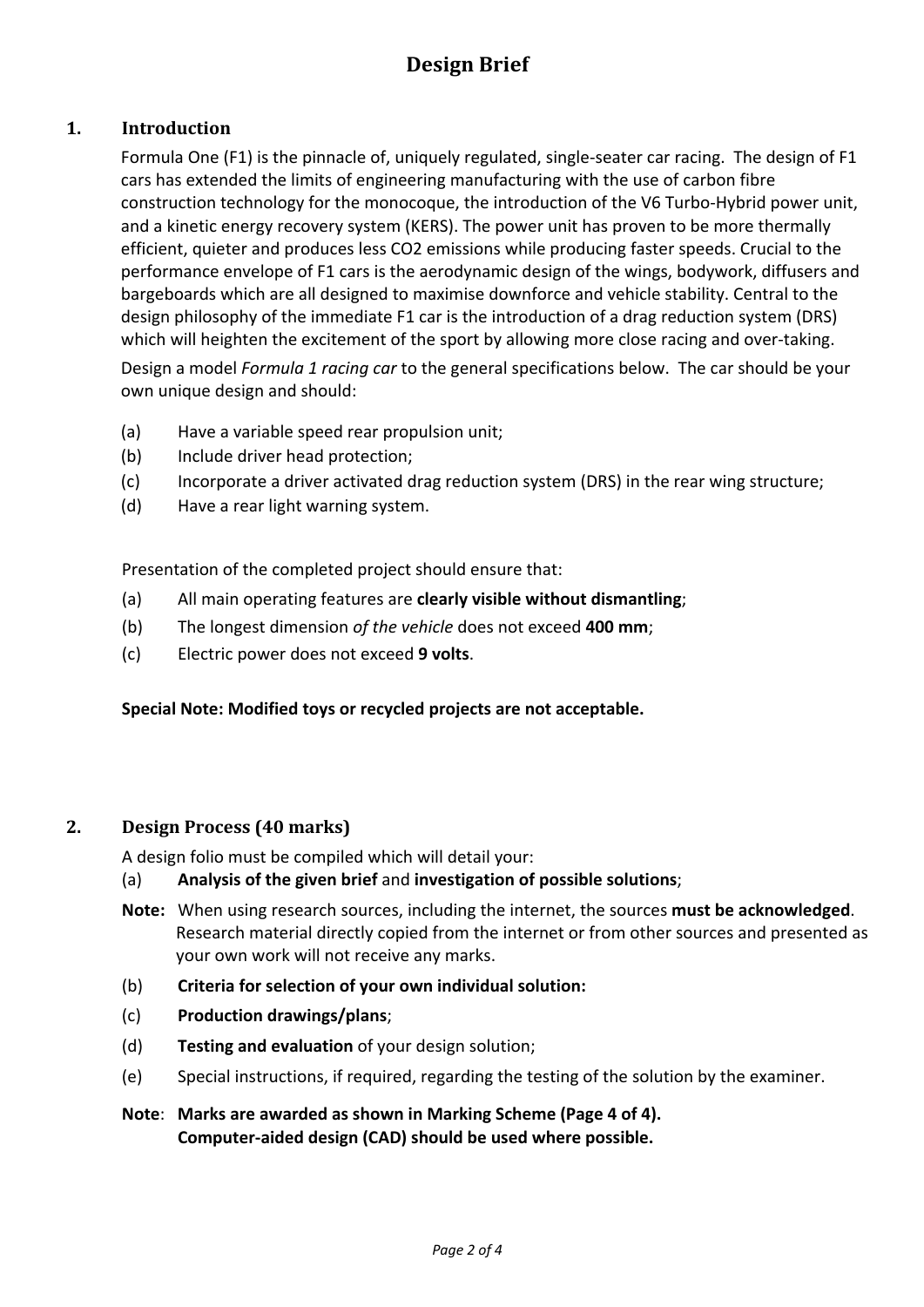## **3. Design Realisation (110 marks)**

Using appropriate materials and processes, make the model according to your own individual design plans. Computer aided manufacture (CAM) technology should be used, where appropriate, to enhance manufacture.

You are expected to demonstrate a range of appropriate skills to manufacture and assemble all the parts, subject to the following guidelines:

- (a) Standard components may be used to support the assembly and interconnection of various parts;
- (b) Unnecessary recycling will result in lost marks. Recycling will be acceptable **only** in cases where a complex **part** cannot readily be made in the school;
- (c) **Bought-in electronic solutions will result in lost marks**;
- (d) Adhesives, if used, should be applied sparingly.

### **Note: Marks are awarded as shown in Marking Scheme (Page 4 of 4).**

### **4. Project Presentation**

Your completed project consisting of the model and design folio, **both clearly identified with your examination number**, must be available to the visiting examiner.

**Marks are awarded for quality of presentation and finished appearance of both the model and folio.**